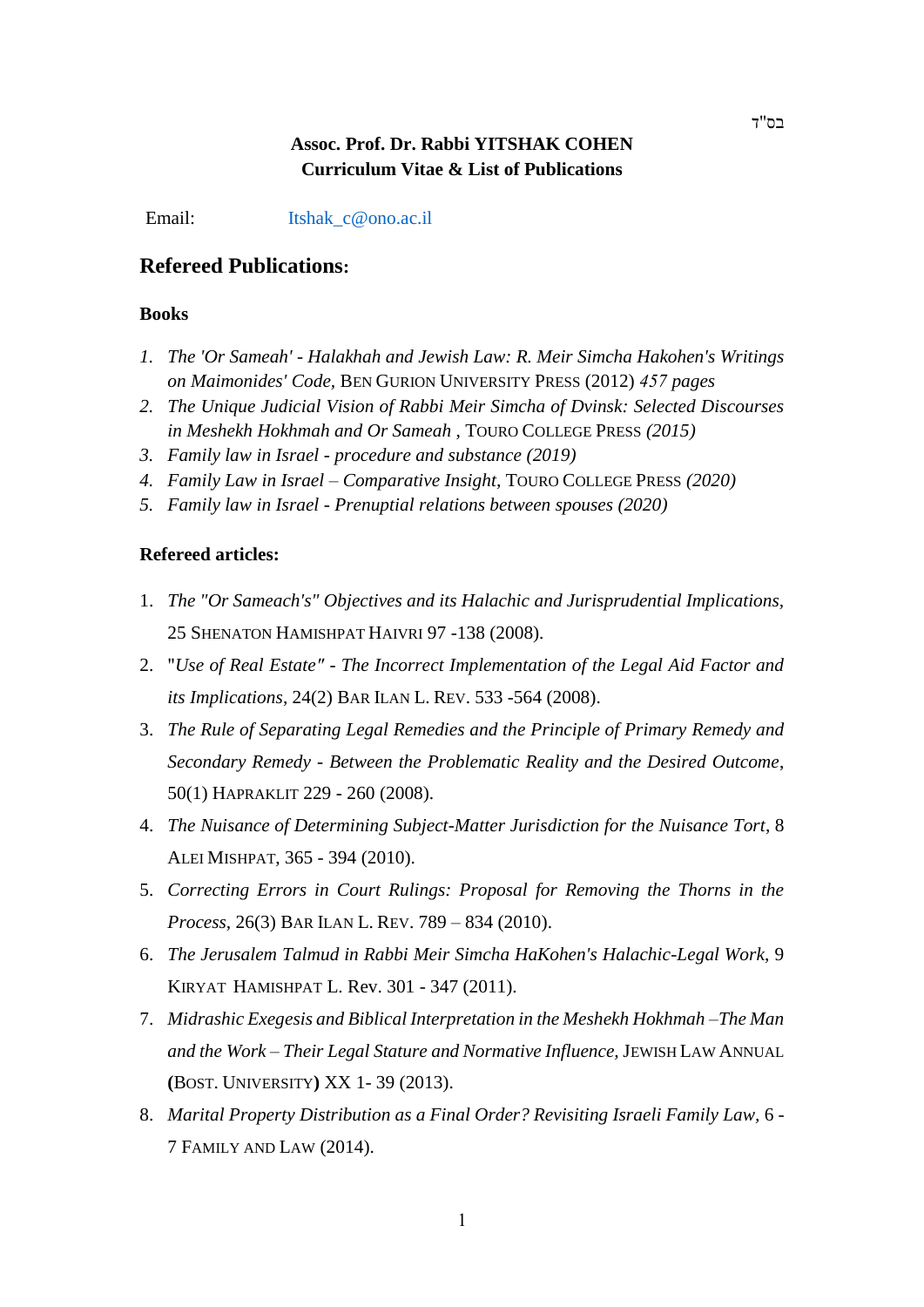- 9. *The Independent Standing of Minors in Family Law: Current Processes and Trends, and Ways of Creating a Renewed Balance,* 41(1) HEBREW UNIVERSITY L. REV. 255 - 313 (2011).
- 10. *General Civil Procedure and the Family Court Rules – The Issue of Document Discovery,* 6 HAIFA UNIVERSITY L. REV. 405 - 455 (2012*).*
- 11. *Revealing the Identity of Anonymous Users on the Internet - an Institutional Perspective,* 28 BAR ILAN L. REV. 7 - 68 (2012) (with Amal Jabarin)*.*
- 12. *Juridical Ideology and its Influence upon the "Or Sameach's" Halachic Decision Making Process* in HALAKHAH: EXPLICIT AND IMPLIED THEORETICAL AND IDEOLOGICAL ASPECTS 78 - 96 (Avinoam Rosenak & Dafna Schreiber Eds. 2012).
- 13. *Principle of Good Faith in Family Law,* 43 HEBREW UNIVERSITY L. REV. 293 -350 (2012)*.*
- 14. *The Consideration of Extramarital Relationships in Distribution of Family Property: A Reexamination of Israeli Family Law,* 16 IDC L. REV (2013) 465 – 518 (with Amal Jabarin).
- 15. *The Rabbinic Decisors and the Halachic Material in the "Or Sameach"*, JEWISH LAW ASSOCIATION STUDIES XXIV 48-74 (2013).
- 16. *Rabbi Meir Simcha of Dvinsk and His Attitude toward Gentiles,* 17 REVIEW OF RABBINIC JUDAISM 218–251 (2014).
- *17. The Issue of Document Disclosure in General Courts and in Family Courts - A New Model,* 37 (1) HOUSTON JOURNAL OF INTERNATIONAL LAW 2- 34 (2014).
- 18. *Issues Subject to Modification in Family Law: A New Model,* 62 DRAKE LAW REVIEW 313 - 360 (2014).
- 19. *Extramarital relationships and the theoretical rationales for the joint property rules - a new model in the American Law,* 80 MISSOURI LAW REVIEW 131– 172 (2015).
- 20. *Metahalakhic Principles in R. Meir Simcha Hacohen of Dvinsk's Oeuvre*, DINE ISRAEL (2016).
- 21. *The Right of a Minor to Independent Status: Three Models,* 10 NORTHWESTERN JOURNAL OF LAW AND SOCIAL POLICY 1-33 (2015).
- 22. *Domestic Partnership Law - its benefits and challenges*, HAIFA UNIVERSITY L. REV. (2016*).*
- 23. *Judicial Legislation on the Procedural Level – A claim against an anonymous defendant following the More case*, ALEI MISHPAT, (2016).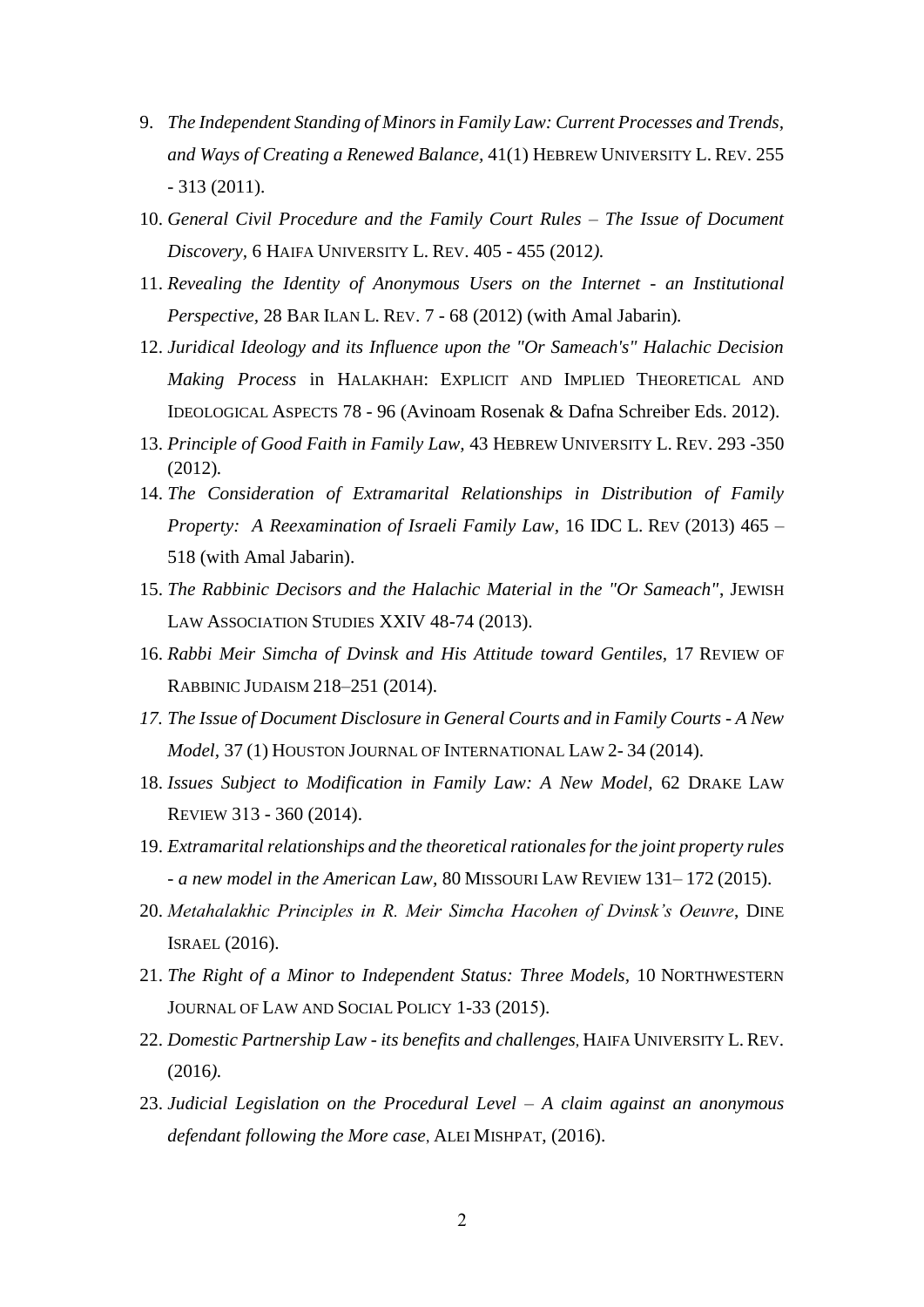- 24. *Continuing Jurisdiction in Family Law Following Approval of an Agreement between Spouses: Mutual Respect and the Test of a Matter Heard and Determined by the Court – a New Model*, 19 IDC L. REV (2015).
- 25. *The Conceptual Model of Alimony in Family Law*, Netanya L. Rev (2016)
- 26. *The Development of the Issue of Same-Sex Couples under Israeli Law,* BYU JOURNAL OF PUBLIC LAW.
- *27. The Vague Standard of Changing Circumstances - Family Law Revisited,*  HAPRAKLIT *(2016)*
- 28. *The Primordial Requirements of a Financial Agreement between Spouses and Defaulting on Them - Processes and Trends,* NETANYA L. REV (2016)
- *29. RECOGNITION OR NON-RECOGNITION OF FOREIGN CIVIL MARRIAGES IN ISRAEL,* YEARBOOK (2016).
- *30. PROPERTY SHARING ARRANGEMENTS IN ISRAELI FAMILY LAW—A NEW MODEL,* INTERNATIONAL JOURNAL OF THE JURISPRUDENCE OF THE FAMILY (2017)
- 31. *Advancing the Date for Balancing the Resources in Amendment No. 4 to the Financial Relations Act,* IDC L. REV *(2019*).
- 32. "Meir Simḥah ha-Kohen, of Dvinsk," Encyclopedia of the Bible and Its Reception 18 (Berlin/Boston 2020). [Forthcoming]

### **1. Education**

| <b>Years</b>  | <b>University</b>    | <b>Field</b>            | <b>Degree</b>           |
|---------------|----------------------|-------------------------|-------------------------|
| $2002 - 2005$ | Bar Ilan University  | Law                     | Ph.D.                   |
| 1998 - 1999   | Bar Ilan University  | Law                     | $LL.M.$ (cum            |
|               |                      |                         | laude)                  |
| 1995 - 1997   | Bar Ilan University  | Law and education       | LL.B. (cum              |
|               |                      |                         | laude)                  |
| 1992-1995     | Moreshet Yaacov -    | <b>Talmud and Torah</b> | <b>Certified Senior</b> |
|               | Religious College of | Teacher                 | Teacher                 |
|               | Education            |                         |                         |
| $2002 - 2007$ | Chief Rabbinate of   | Halakha & Jewish Law    | Rabbinate               |
|               | <b>Israel</b>        |                         | Ordination              |
|               |                      |                         | (several exams)         |
|               |                      |                         | passed with             |
|               |                      |                         | excellence)             |

## **2. Academic Positions**

| <b>Years</b> | University           | <b>Field</b> | <b>Position</b> |
|--------------|----------------------|--------------|-----------------|
| $2016-$      | Ono Academic College | Law          | Associate       |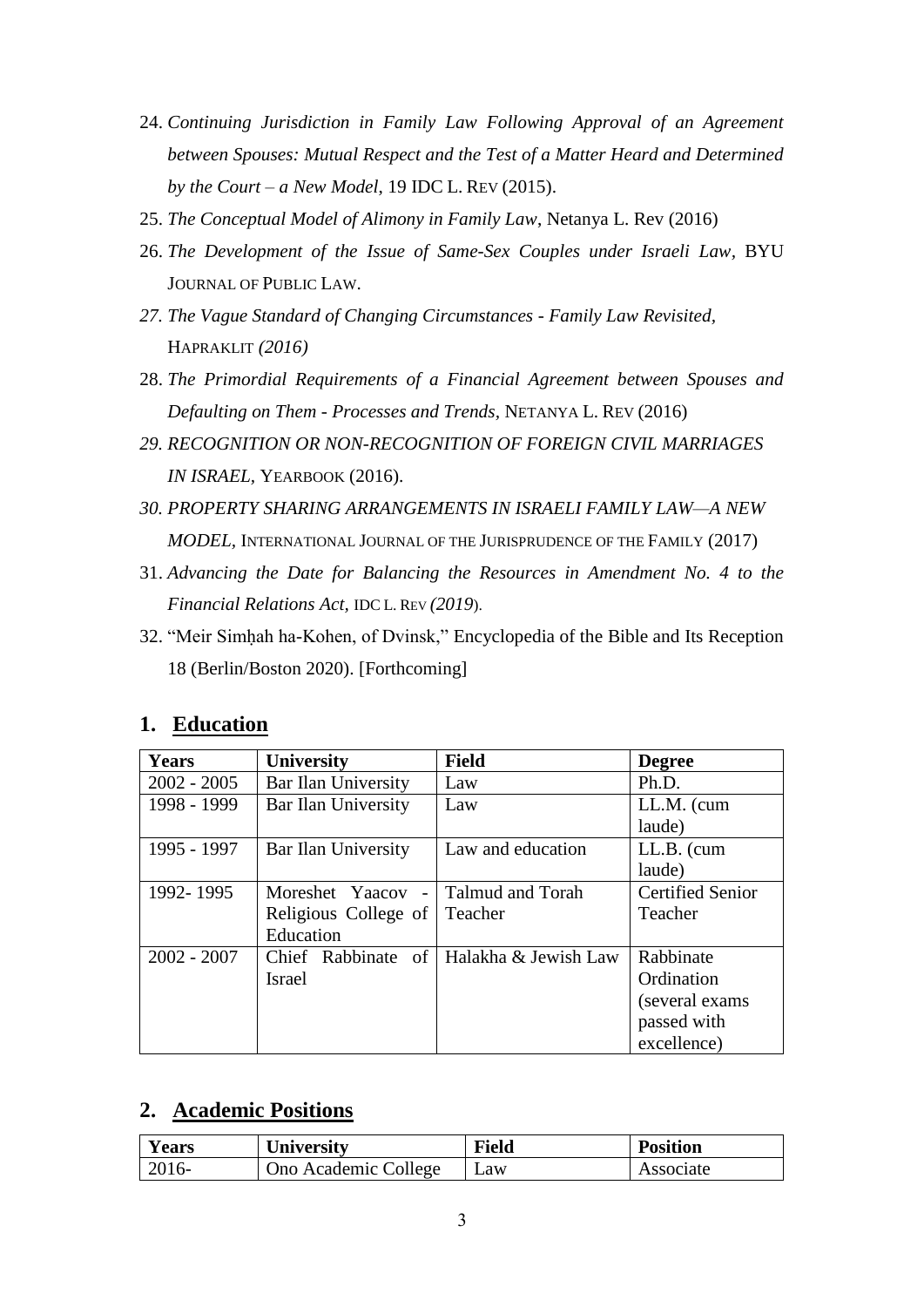|                |                          |                   | Professor                 |
|----------------|--------------------------|-------------------|---------------------------|
| $2010 - 2016$  | Ono Academic College     | Law               | Assistant                 |
|                |                          |                   | Professor, Senior         |
|                |                          |                   | Lecturer                  |
| $2005 - 2010$  | Ono Academic College     | Law               | Lecturer                  |
| 11/2017        | Masaryk University       | Law               | <b>Visiting Professor</b> |
| 10/2014        | A.I. Concordia           | <b>Family Law</b> | Visiting                  |
|                | University, Montreal     |                   | Researcher                |
| 10/2013        | McGill University,       | Jewish Family Law | <b>Visiting Professor</b> |
|                | Montreal                 |                   |                           |
| $2012 - 2013$  | Columbia Law School,     | Law               | Visiting Scholar          |
|                | NY, USA                  |                   |                           |
| 2010,<br>2009, | Swiss Institute for      | Law               | Visiting Scholar          |
| 2011           | Comparative Law,         |                   |                           |
|                | University of Lausanne,  |                   |                           |
|                | Lausanne, Switzerland    |                   |                           |
| 2009-2015      | <b>Hebrew University</b> | Law               | <b>Adjunct Instructor</b> |

# **3. Academic Management Experience:**

| $2014 -$      | Academic Director of the Ono Academic College Faculty of Law,                                                      |
|---------------|--------------------------------------------------------------------------------------------------------------------|
|               | Jerusalem Campus                                                                                                   |
| $2010 -$      | Academic Director - Jewish legislation Clinic                                                                      |
| $2010 - 2012$ | Academic Director - family law clinic                                                                              |
| $2008 - 2010$ | Academic Director of UN Program (UNDP) for Youth Leadership                                                        |
|               | Training.                                                                                                          |
| $2006 - 2018$ | Chairman of the Academic Disciplinary Committee, Ono Academic                                                      |
|               | College, Kiryat Ono.                                                                                               |
| $2006 - 2010$ | Academic Director of LLB Interfaith Law Studies Program for                                                        |
|               | Religious Leaders (four religions).                                                                                |
| 2014          | <b>Responsible for Rachel Berkowitz Scholarships</b>                                                               |
| $2002 - 2005$ | Head of the academic program at Bar Ilan University for secular-<br>religious relations and social responsibility. |

## **4. Academic and other Professional Public Activities**

| 11/2015 | Habayit Hayehudi (political party) expert report regarding law a bill on |
|---------|--------------------------------------------------------------------------|
|         | parents and their children.                                              |

- Reviews and appearing before the Committee Ministry of Justice for the purposes of amendments to civil procedure regulations. 6/2015
- Chairman of the inter-ministerial committee (Ministry of Religious Services, Department of Justice, Status of Women Committee PMO) for the purposes of pre-nuptial agreements (2014). 2014 - 2015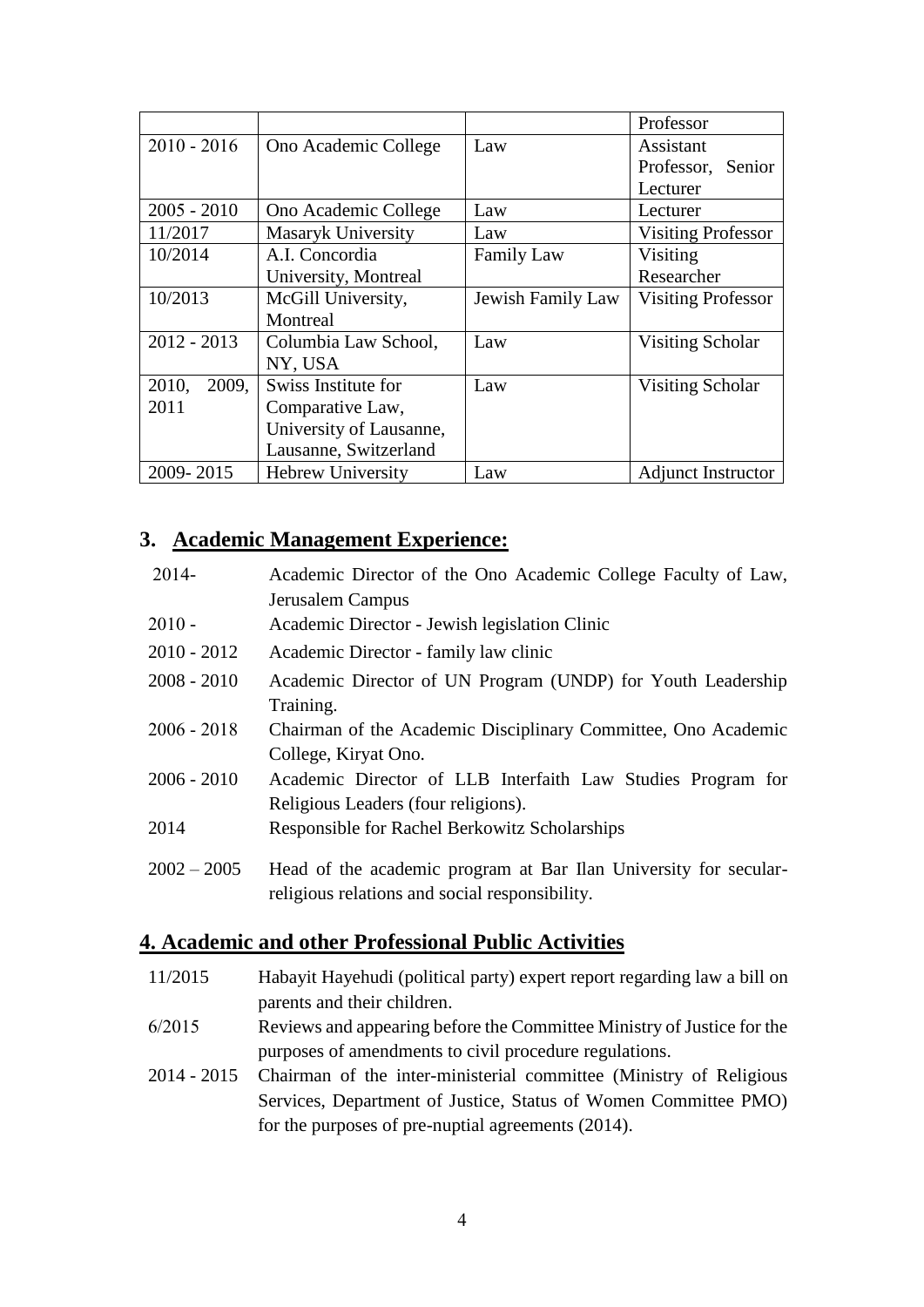- Reviews and appearing before the Committee Ministry of Justice for the purposes of racing powers between the rabbinical court and the civil court (2011). 2010
- Representative of Minister Isaac Herzog in the negotiations held between the Rabbinical Courts and Women's Organizations in regard to the proposed Rabbinical Jurisdiction Law (Arbitration and Agreement-2008) 2008
- Judge (reviewer) for the following periodicals: "Hebrew University Law Review ", "Kiryat Hamishpat Law Review", "Bar Ilan Law Review", "Aley Mishpat" and "Hapraklit" (About sixteen reviews in Civil Procedure and Family Law). 2008 - 2016
- 2006 2016 Lecturer, continuing education programs designed for judges and lawyers who are active in the field of Civil Law Procedure and Family Law (in training institutes in Tel-Aviv and Jerusalem, as well as in training programs run by the Israeli Bar Association's Pro Bono Program).
- Lectures at annual Bar Association conferences on behalf of the Association and the Central Committee Tel Aviv District 2006 - 2010
- Committee Member for supervision of doctoral student at the Hebrew University, supervisor for two graduate research students at Ono Academic College. 2014 -
- One of the founders and teachers of Torah Lessons Program of the Tiferet Mordechai Congregation in Givat Mordechai (lectures on Halacha - Jewish Law). 2000 -

## **5. Academic Conferences:**

### **Conference Organization**

1. IASJF - International Symposium- "Child and Family in Challenging Situations: Legal Issues", Ono Academic College, Israel. (6/2015).

## **Conference Lectures**

2. Days of Law, The Annual Conference, Faculty of Law, Masaryk University, Czech Republic (11/2017).

Paper: Transgender in Israel

3. The 17th world Congress of Jewish Studies, Hebrew University of Jerusalem, Mt. Scopus (8/2017)

Paper: The Proposed Domestic Partnership Law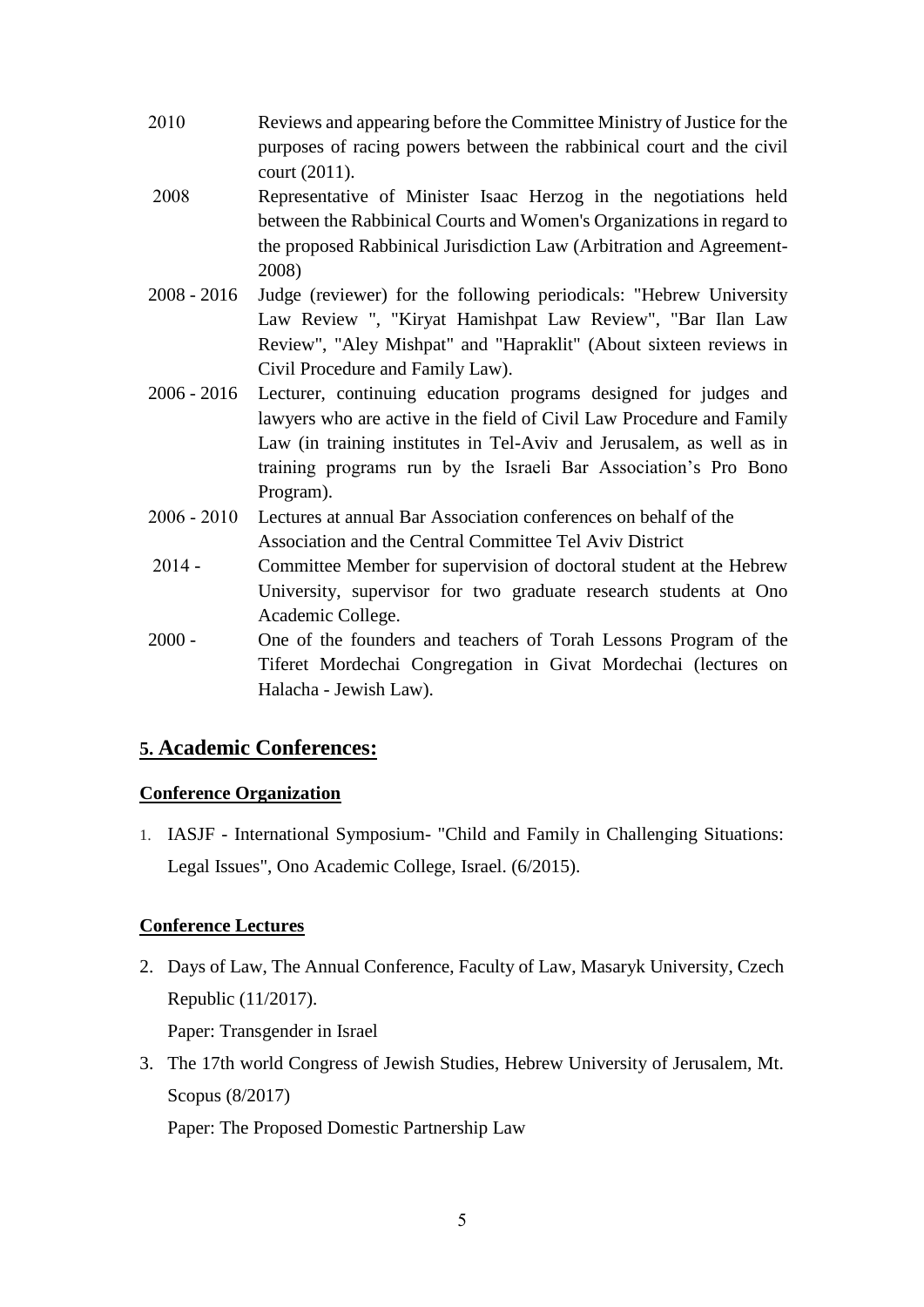- 4. IASJF International Symposium- "Judicial Protection of the Family: Too Little or Too Much?", University of Bialystok, Faculty of Law, Poland (7/2017). Paper: Extramarital Relationships and the Theoretical Rationales for the Joint Property Rules - a New Model
- 5. Twenty Years for the Family Courts in Israel, IDC, Israel (2016) Paper: *Principle of Good Faith in Family Law*
- 6. The Third Annual Conference, Breaking the Equal, OAC, Israel (2016) Paper: Same Sex Marriage
- 7. The Annual Conference of the Association for Private Law (2016) Paper: The Primordial Requirements of a Financial Agreement between Spouses - Processes and Trends.
- 8. The Implications of Obergefell v. Hodges for Families, Faith and the Future, Brigham Young University, Provo, Utah, USA (10/2015). Paper: The Development of the Issue of Same-Sex Couples under Israeli law
- 9. The Reform in Civil Procedure, Tel Aviv University, Israel.(3/2015) Paper: Correcting Errors in Court Rulings
- 10. ISFL REGIONAL CONFERENCE IN ISRAEL, Theme: International Family Law with Emphasis on the Work of the Hague Conference on Private International Law, (12/2013).

Paper: The Right of a Minor to Independent Status - Three Models

11. The Sixth International Symposium – IASJF, Cardozo Law School, NY. USA (6/2013)

Paper: Issues Subject to Modification in Family Law: Is it time for reform?

- 12. International Society of Family Law's North American Regional Conference ISFL, Brooklyn Law School, NY, USA, (6/2013). Paper: Disputes Following Divorce – Uniformity with Civil Law
- 13. The Annual Conference of Rabbinical Court Judges Tiberias, Israel (2/2014). Paper: Between the Rabinical Court and the Supreme Court of Israel and Family Court
- 14. Judge in a Society Rife with Tensions Between Freedom and Responsibility, Conference in Honor of Justice Ayala Procaccia, IDC, and the Journal of Law and Business Herzliya (5/2012).

Paper: Division of Marital Property

15. The Second Annual Conference of the Association for Private Law (2011)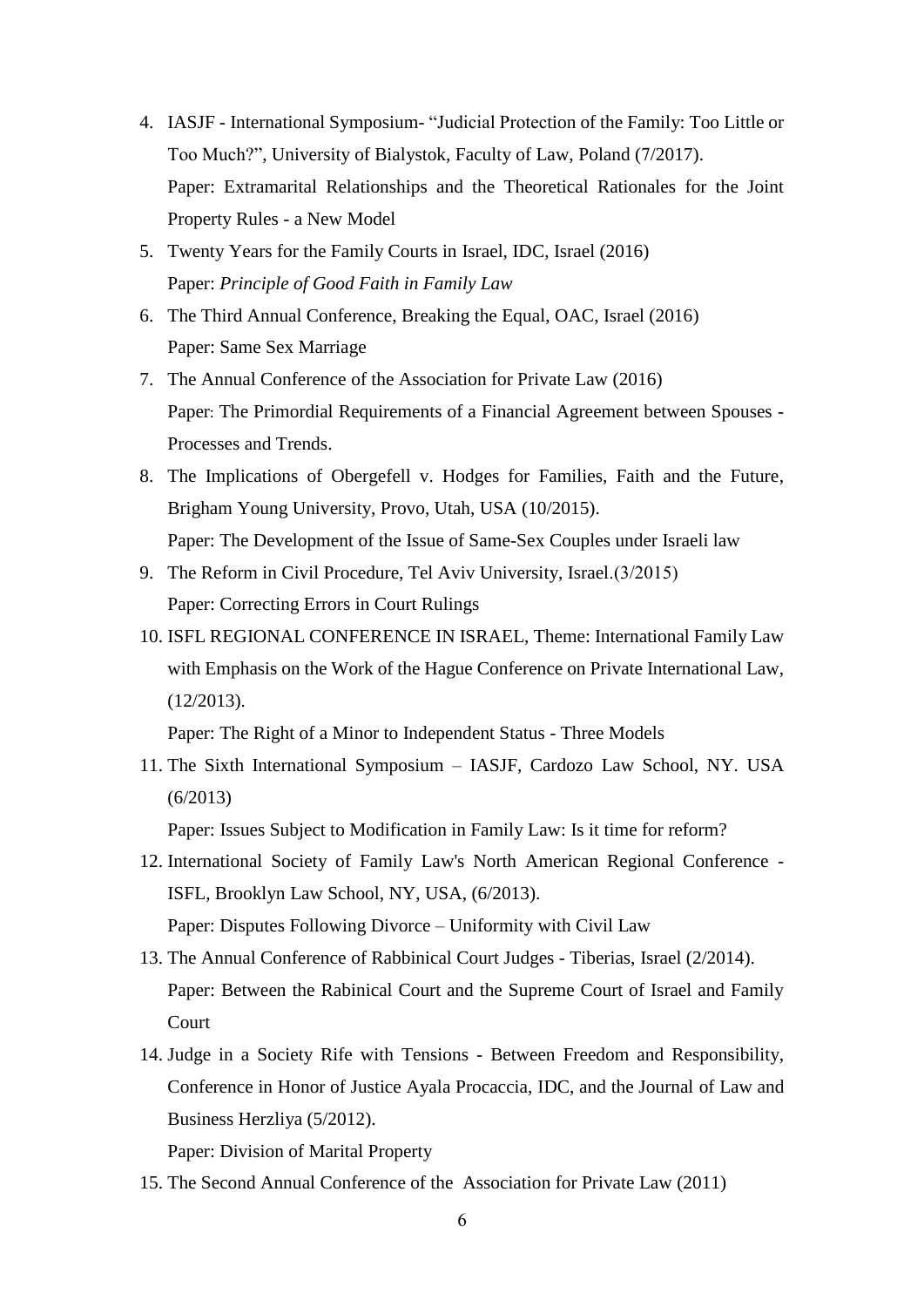Paper: Revealing the Identity of Anonymous Users on the Internet - an Institutional Perspective (with Amal Jabarin).

- 16. *The Rabbinic Decisors and the Halachic Material in the "Or Sameach,"* The Jewish Law Association's 16th International Conference, Netanya, Israel (6/2010). Paper: The Rabbbinic Decisors and the Halakhic Material in the Or Sameah
- 17. The Annual Conference of the Rackman Center at Bar Ilan University: Procedure and Law in Family Law Courts (2009).

Paper: From Civil Law Procedure to the Legal Procedure in Family Law Courts

18. Global, Regional, and Local: Law, Politics, and Society in Comparative Perspectives International Conference, The Hebrew University of Jerusalem (2009).

Paper: Marital Property Distribution as Final Order? Renewed Aspects in Israeli Family Law.

- 19. Fifteen Years of Basic Laws: Their Influence upon Law that is Not Constitutional, Conference at Ono Academic College (2009). Moderator of the Family Law Panel.
- 20. International Conference on the Philosophy of Halacha, Van Leer Institute and Hebrew University, Jerusalem (2008).

Paper: Juridical Ideology –It's Influence on the Or Sameah's Halakhic Decision Making Process.

### **6. Colloquium and Guest Lectures**

#### **Selected instances**

- 1. The Azrieli Institute Concordia University, Montreal, Canada (10/2014) Paper*: Family Law in Israel*
- 2. McGill University, Montreal, Canada, Visiting Professor (10/2103) Paper: Jewish Law - Responsa Literature (few lectures) Enclosed letter.
- 3. Columbia Law School, New York, NY, Visiting Scholars International Programs – workshop (6/2013)

Paper: Extramarital relationships and the theoretical rationales for the joint property rules - a new model

4. Columbia Law School, New York, NY, Visiting Scholars (5/2103) Paper: Family Law in Israel (class of JD students).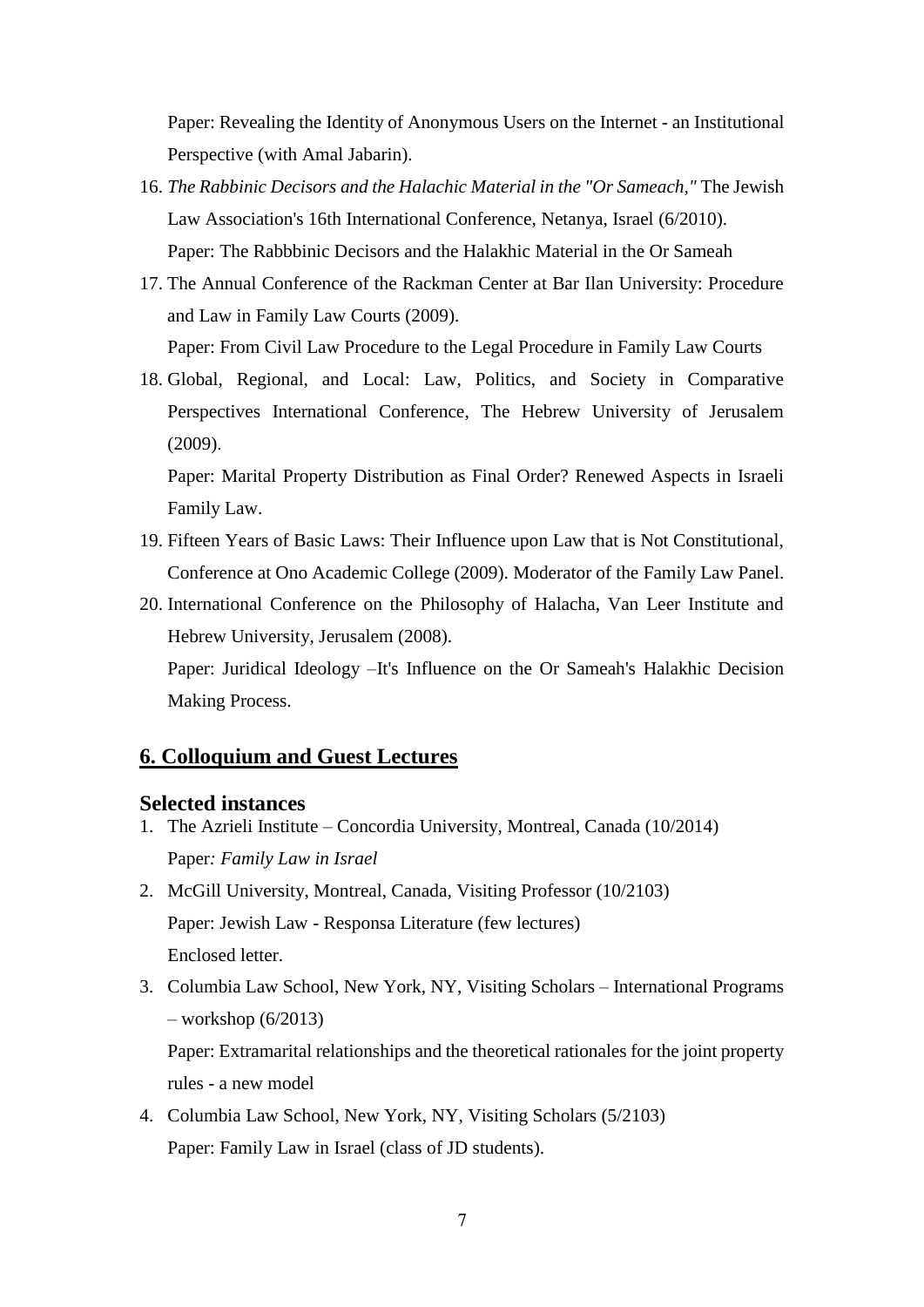- 5. University of Lausanne (UNIL), Swiss Institute of Comparative Law (SICL), Switzerland, Visiting Scholar. (10/2011) Topic: Family Law in Israel
- 6. Certificate course, "Making Sense of Family Law" Israel Bar Association (1/2016) Paper: Innovations in the fight for jurisdiction
- 7. Training Conference for twenty-two recently appointed judges, Jerusalem. (12/2015)

Paper: Child Support and Custody in Israeli Law

- 8. The Family Law Professors Forum, Center for Law and Business (6/2014). Paper: Continuing Jurisdiction in Family Law Following Approval of an Agreement between Spouses: Mutual Respect and the Test of a Matter Heard and Determined by the Court – a New Model
- 9. Certificate Course in Family Law, Training Institute Bar Association Paper: Between the Family Court and the Rabbinical Court and the Supreme Court  $(12/2013)$ .
- 10. Alumni Forum, Ono Academic College (3/2011) Paper: Updates - rulings and reviews - Civil Procedure
- 11. Annual Central Conference of the Israel Bar Association, Eilat (6/2011). Paper: Innovations in Civil Procedure
- 12. Annual Central Conference to Tel Aviv District Bar Association, Eilat (6/2011). Paper: Innovations in Matters of Jurisdictuons in Civil Procedure
- 13. Training Course in Civil Action, The Israeli Bar Association (12/2011). Paper: Update in Legislative and Case Law - Civil Procedure
- 14. Training in Israel Bar Association, Southern Region (12/2010). Paper: "Use of Real Estate"-The Incorrect Implementation of the Legal Aid Factor
- 15. Training Course for Magistrates and District Court Judges, District Court, Tel Aviv  $(2010)$

Paper: The Rule of Separating Legal Remedies and its Implications

- 16. Annual Conference of the Druze Qadis (Druze court judges), Tiberias Paper: Division of Property: Family Law in Israeli Law (2009)
- 17. Faculty Seminar, Ono Academic College (2009) Paper: Marital Property as a Continued Claim (Responder: Dr. Binyamin Shmueli)
- 18. Certificate Training Course on Civil Law, the Institute for Continuing Legal Education, (3/2008).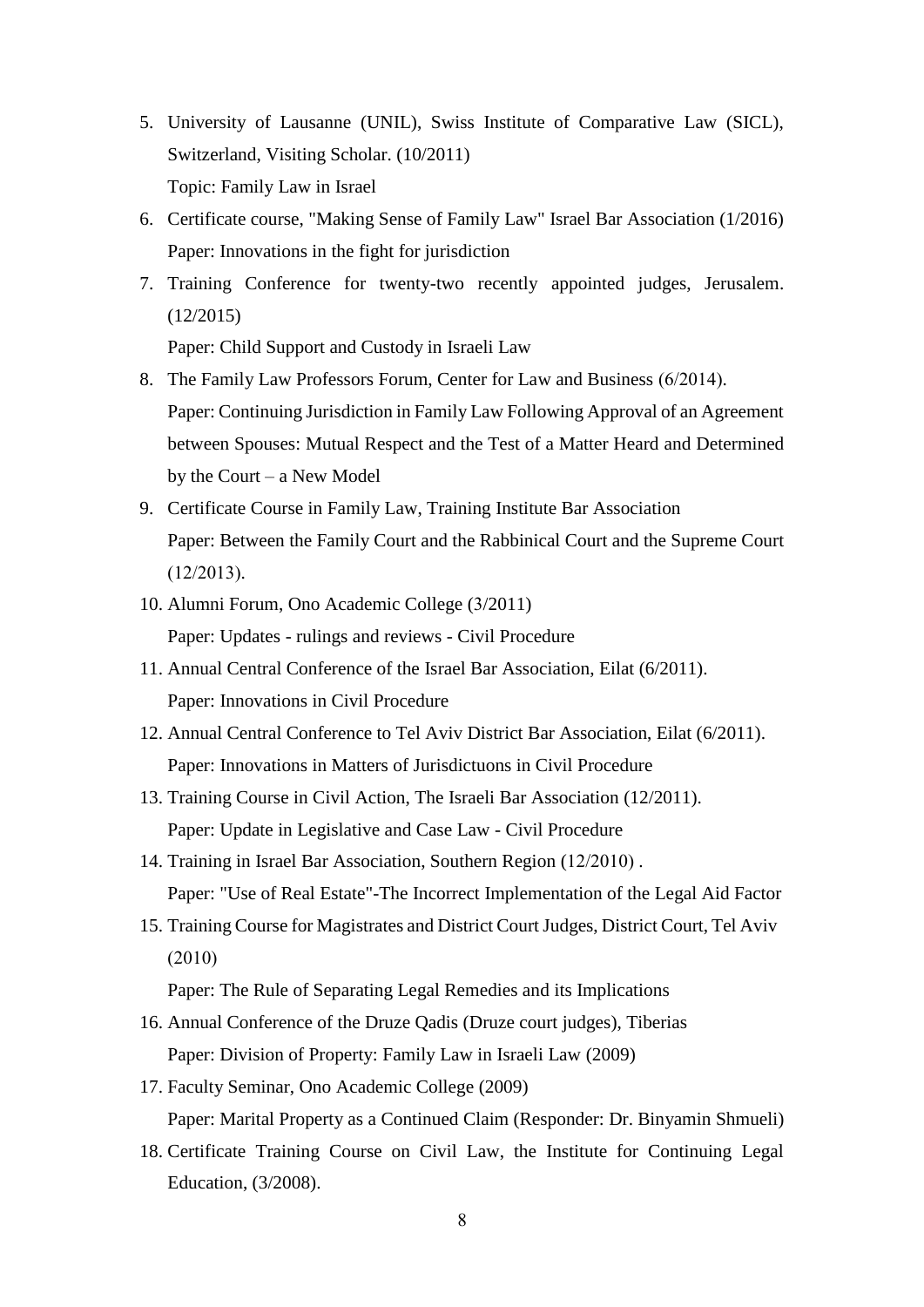Paper: Civil Procedure – Update on Legislative and Case Law

19. Faculty Seminar, Ono Academic College (2008)

Paper: "Use of Real Estate"- The Incorrect Implementation of the Legal Aid Factor.

#### **Non-Refereed Publications**

- 1. *The Use of the Gregorian Calendar,* 40 Msifra Lseifa, 26 (1992), with Gershon Shachor.
- 2. *Claiming One Thing and Then Claiming Another*, 44-45 Msifra Lseifa, 33 (1993), With Zeev Shema.

### **Legal Journal Articles**

- 1. *The Revolution, Mandatory Mediation*, CalCalist (10/6/16)
- 2. *Advancing the Date for Balancing the Resources*, The Bar (6/2016)
- 3. *Bridge Over the Divorce*, Globes (1/6/16)
- 4. *Prenuptial Agreement in Ultra-Orthodox society*, Kikar Hashabath (31/5/16)
- 5. *The Rabinical Court Hits under the Belt*, Takdin (18/4/16)
- 6. *There are Those who Marry for Love and Those that Love because they are Married*, Srugim (April 3, 2016)
- 7. *"Refusers Ltd: Listening to the Cry of the Agunot",* Kikar Hashabat (March 29, 2016)
- 8. *Interview in the program "All is Justiciable" on the subject of the imprisonment of the father whose son refused to give his wife a divorce*, Reshet Moreshet (March 16, 2016)
- 9. *The Unbearable Ease of Divorce*, Kikar Hashabat (Feb. 18, 2016).
- 10. *Why Was the Resolution of Dispute Law Postponed*, Kikar Hashabbat (8/2015)
- 11. *Legal Memorandum for Living Together and Civil Marriage*, studio guest for Reshet Moreshet radio program on Jewish Law (7/2015).
- 12. *The Laws of Inheritance in Jewish Law*, studio guest for Reshet Moreshet radio program on Jewish Law  $(5/2015)$ .
- 13. *Inheritance and Wills*, Family Newspaper (6/2014)
- 14. *Circumcision - the Supreme Court and the Rabbinical Court towards Another Battle?* Takdin (2014).
- 15. *Civil Marriage in the Back Door,* Walla (2014).
- *16. The Independent Status of the Minor,* Takdin (28/8/13)